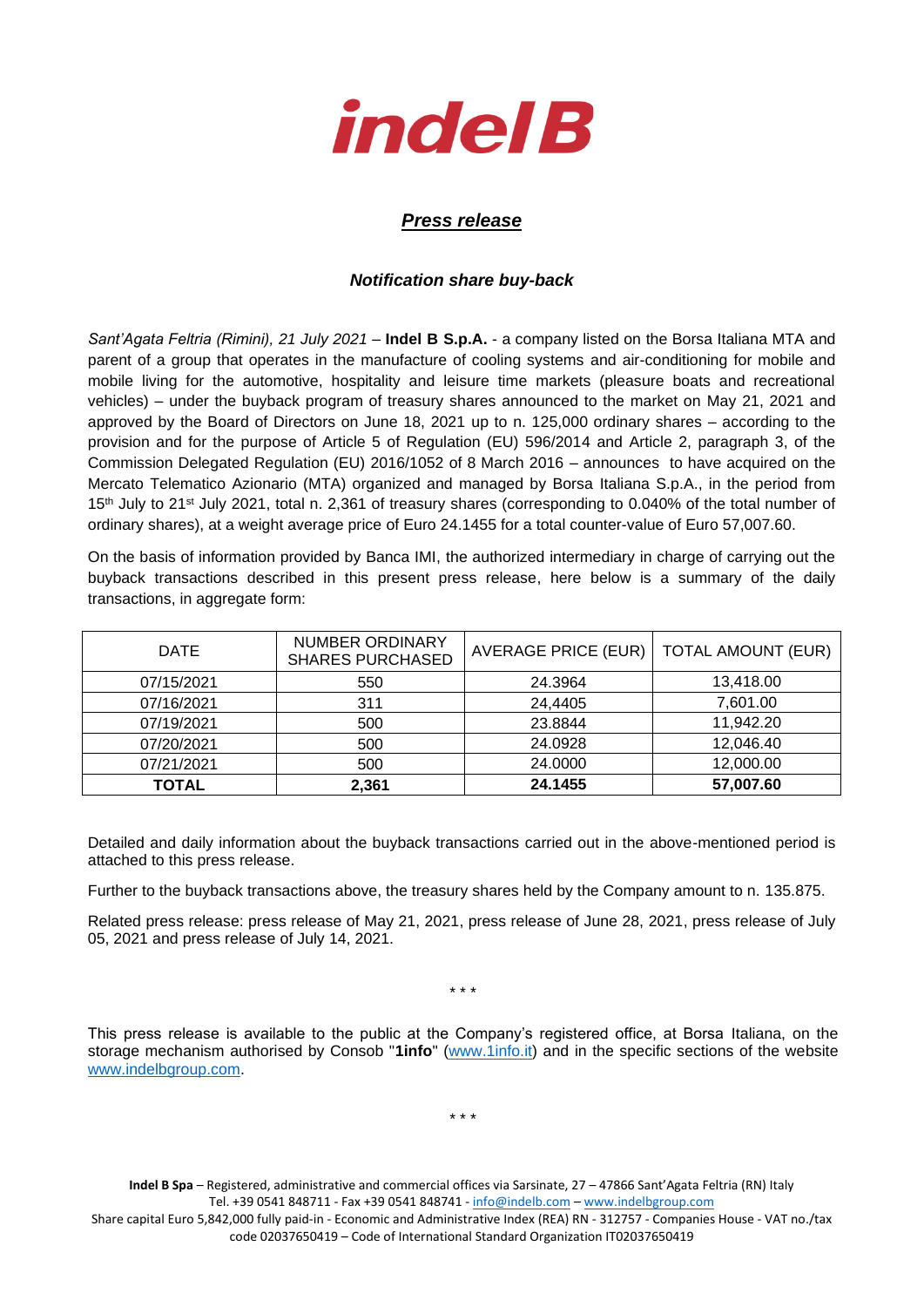*Indel B S.p.A. is a company listed on the MTA segment of the Italian stock exchange and is controlled by AMP.FIN S.r.l., in turn held entirely by the Berloni family. Indel B S.p.A. heads an important Group that operates worldwide and* has been active for the last 50 years in the mobile cooling sector applicable to the Automotive, Leisure time and Hospitality cooling segments. The Group also operates in mobile climate control, with specific reference to the *Automotive market, represented by commercial vehicles, minibuses, ambulances, agricultural and earth-moving machinery, and in the Cooling Appliances sector, which mainly comprises cellars for storing wine and small refrigerators for storing milk. The company has a market cap of approximately Euro 141 million.*

## **Contact details**

| <b>INDEL B</b>                | <b>POLYTEMS HIR</b>            | <b>FAST-COM</b>                |
|-------------------------------|--------------------------------|--------------------------------|
| Controller & IR               | IR e Comunicazione Finanziaria | <b>Media Relations</b>         |
| Elisabetta Benazzi            | Bianca Fersini Mastelloni      | Paolo Santagostino             |
| +39 0541 848 784              | +39 06.69923324; +39 336742488 | +39 349 3856585                |
| elisabetta.benazzi@indelb.com | b.fersini@polytemshir.it       | paolo.santagostino@fast-com.it |
|                               |                                |                                |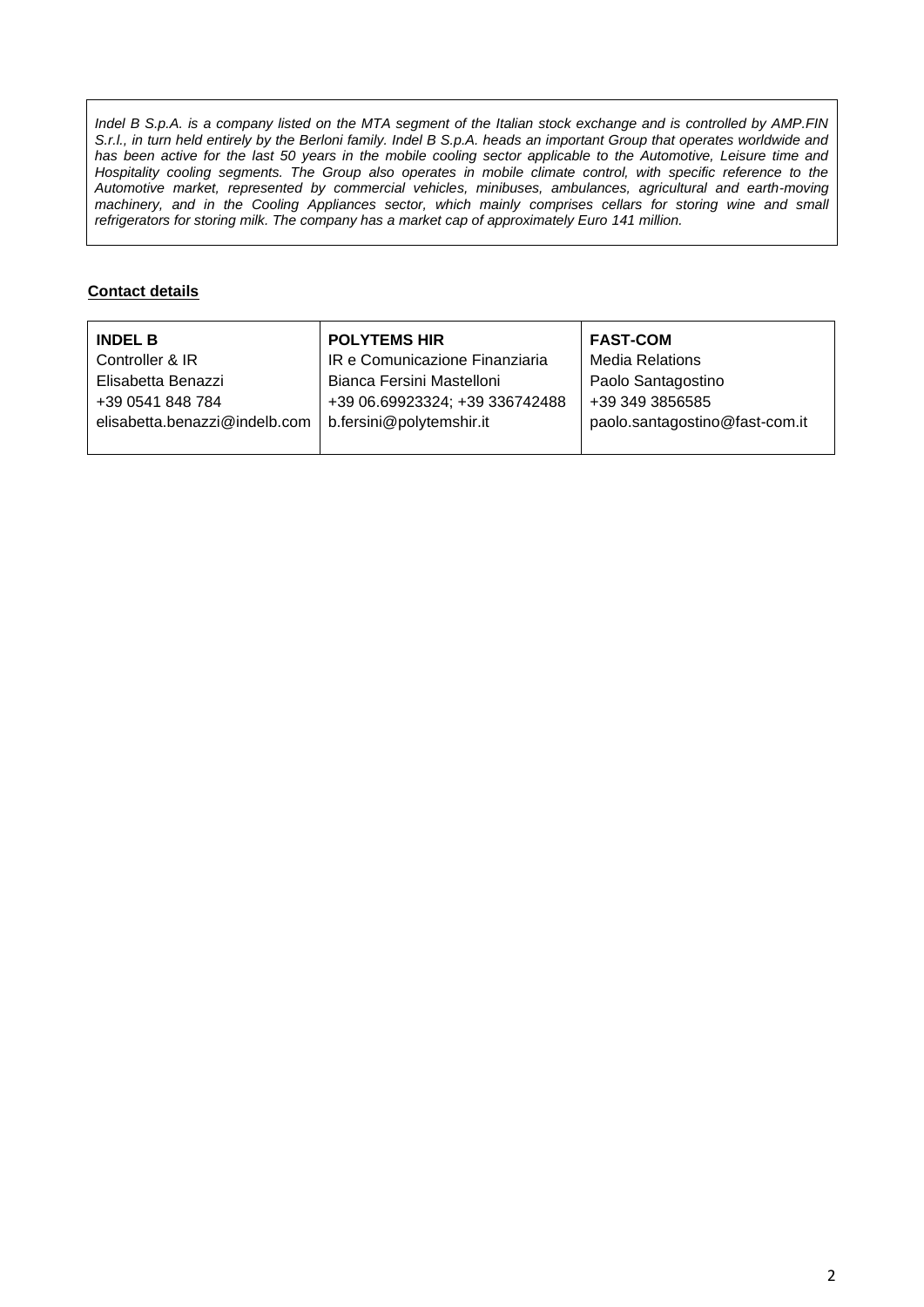## **Attached**

| <b>Fill ID</b> | <b>Fill Date</b> | <b>Fill Time</b>                | B/S | <b>Country</b> |            | Market   Security Ref. | <b>Fill Price</b> | Fill Qty       |
|----------------|------------------|---------------------------------|-----|----------------|------------|------------------------|-------------------|----------------|
| 1cTcB77yi      |                  | 15/07/2021 09:52:31.853.293 Buy |     | IT.ico         | <b>MTA</b> | <b>INDB</b>            | 25,00             | 43             |
| 1cTcB78KQ      |                  | 15/07/2021 10:03:15.329.524 Buy |     | IT.ico         | <b>MTA</b> | <b>INDB</b>            | 25,00             | 25             |
| 1cTcB78KR      |                  | 15/07/2021 10:03:15.329.524 Buy |     | IT.ico         | <b>MTA</b> | <b>INDB</b>            | 25,00             | 25             |
| 1cTcB79MM      |                  | 15/07/2021 10:36:30.595.262 Buy |     | IT.ico         | <b>MTA</b> | <b>INDB</b>            | 24,50             | 50             |
| 1cTcB7B6L      |                  | 15/07/2021 11:37:19.292.628 Buy |     | IT.ico         | <b>MTA</b> | <b>INDB</b>            | 24,40             | 50             |
| 1cTcB7Cbr      |                  | 15/07/2021 12:29:01.265.480 Buy |     | IT.ico         | <b>MTA</b> | <b>INDB</b>            | 24,40             | 50             |
| 1cTcB7Eaj      |                  | 15/07/2021 13:53:12.852.328 Buy |     | IT.ico         | <b>MTA</b> | <b>INDB</b>            | 24,30             | 50             |
| 1cTcB7G7z      |                  | 15/07/2021 15:05:56.051.120 Buy |     | IT.ico         | <b>MTA</b> | <b>INDB</b>            | 24,30             | 50             |
| 1cTcB7GzE      |                  | 15/07/2021 15:36:12.169.879 Buy |     | IT.ico         | <b>MTA</b> | <b>INDB</b>            | 24,10             | 50             |
| 1cTcB7IXm      |                  | 15/07/2021 16:14:45.151.488 Buy |     | IT.ico         | <b>MTA</b> | <b>INDB</b>            | 24,10             | 50             |
| 1cTcB7Joo      |                  | 15/07/2021 16:51:10.255.003 Buy |     | IT.ico         | <b>MTA</b> | <b>INDB</b>            | 24,20             | 50             |
| 1cTcB7Llr      |                  | 15/07/2021 17:28:42.043.195 Buy |     | IT.ico         | <b>MTA</b> | <b>INDB</b>            | 24,20             | 50             |
| 1cTcB7MSj      |                  | 15/07/2021 17:35:27.875.408 Buy |     | IT.ico         | <b>MTA</b> | <b>INDB</b>            | 24,00             | $\overline{7}$ |
|                |                  |                                 |     |                |            |                        |                   |                |
| 1ceVGuSIV      |                  | 16/07/2021 11:38:57.945.257 Buy |     | IT.ico         | <b>MTA</b> | <b>INDB</b>            | 24,40             | 10             |
| 1ceVGuSIW      |                  | 16/07/2021 11:38:57.945.257 Buy |     | IT.ico         | <b>MTA</b> | <b>INDB</b>            | 24,40             | 40             |
| 1ceVGuUQg      |                  | 16/07/2021 12:28:33.273.412 Buy |     | IT.ico         | <b>MTA</b> | <b>INDB</b>            | 24,40             | 50             |
| 1ceVGuVn9      |                  | 16/07/2021 13:33:15.120.263 Buy |     | IT.ico         | <b>MTA</b> | <b>INDB</b>            | 24,40             | 50             |
| 1ceVGuWsa      |                  | 16/07/2021 14:27:11.822.892 Buy |     | IT.ico         | <b>MTA</b> | <b>INDB</b>            | 24,40             | 35             |
| 1ceVGuYyb      |                  | 16/07/2021 15:42:16.550.083 Buy |     | IT.ico         | <b>MTA</b> | <b>INDB</b>            | 24,50             | $\mathbf{1}$   |
| 1ceVGuYyc      |                  | 16/07/2021 15:42:16.550.083 Buy |     | IT.ico         | <b>MTA</b> | <b>INDB</b>            | 24,50             | 49             |
| 1ceVGuYye      |                  | 16/07/2021 15:42:16.778.701 Buy |     | IT.ico         | <b>MTA</b> | <b>INDB</b>            | 24,50             | 26             |
| 1ceVGudc5      |                  | 16/07/2021 17:12:52.216.418 Buy |     | IT.ico         | <b>MTA</b> | <b>INDB</b>            | 24,50             | 50             |
|                |                  |                                 |     |                |            |                        |                   |                |
| 1dBAYIIqq      |                  | 19/07/2021 09:37:58.450.879     | Buy | IT.ico         | <b>MTA</b> | <b>INDB</b>            | 24,00             | 11             |
| 1dBAYIPJc      |                  | 19/07/2021 11:42:40.292.706     | Buy | IT.ico         | <b>MTA</b> | <b>INDB</b>            | 24,00             | 25             |
| 1dBAYIQ2D      |                  | 19/07/2021 12:03:51.913.468 Buy |     | IT.ico         | <b>MTA</b> | <b>INDB</b>            | 24,00             | 50             |
| 1dBAYIQ2E      |                  | 19/07/2021 12:03:52.070.079     | Buy | IT.ico         | <b>MTA</b> | <b>INDB</b>            | 24,00             | 50             |
| 1dBAYIQ2F      |                  | 19/07/2021 12:03:52.189.052 Buy |     | IT.ico         | <b>MTA</b> | <b>INDB</b>            | 24,00             | 50             |
| 1dBAYIUhW      |                  | 19/07/2021 14:11:54.669.890 Buy |     | IT.ico         | <b>MTA</b> | <b>INDB</b>            | 23,90             | 50             |
| 1dBAYIV8Z      |                  | 19/07/2021 14:21:23.777.641 Buy |     | IT.ico         | <b>MTA</b> | <b>INDB</b>            | 23,80             | 25             |
| 1dBAYIWUJ      |                  | 19/07/2021 14:53:14.123.776 Buy |     | IT.ico         | <b>MTA</b> | <b>INDB</b>            | 23,80             | 25             |
| 1dBAYIb8y      |                  | 19/07/2021 16:22:32.421.508 Buy |     | IT.ico         | <b>MTA</b> | <b>INDB</b>            | 23,80             | 50             |
| 1dBAYIb92      |                  | 19/07/2021 16:22:32.549.578 Buy |     | IT.ico         | <b>MTA</b> | <b>INDB</b>            | 23,80             | 25             |
| 1dBAYIb93      |                  | 19/07/2021 16:22:32.549.756 Buy |     | IT.ico         | <b>MTA</b> | <b>INDB</b>            | 23,80             | 25             |
| 1dBAYIcMz      |                  | 19/07/2021 16:42:20.440.739 Buy |     | IT.ico         | <b>MTA</b> | <b>INDB</b>            | 23,80             | 21             |
| 1dBAYIdKP      |                  | 19/07/2021 16:57:22.205.242 Buy |     | IT.ico         | <b>MTA</b> | <b>INDB</b>            | 23,80             | 50             |
| 1dBAYIfkc      |                  | 19/07/2021 17:29:02.383.228 Buy |     | IT.ico         | <b>MTA</b> | <b>INDB</b>            | 23,80             | 43             |
|                |                  |                                 |     |                |            |                        |                   |                |
| 1dM3e5cm5      |                  | 20/07/2021 10:37:29.599.991 Buy |     | IT.ico         | <b>MTA</b> | <b>INDB</b>            | 24,20             | 50             |
| 1dM3e5cmE      |                  | 20/07/2021 10:37:43.278.680 Buy |     | IT.ico         | <b>MTA</b> | <b>INDB</b>            | 24,20             | 32             |
| 1dM3e5cmF      |                  | 20/07/2021 10:37:43.278.898 Buy |     | IT.ico         | <b>MTA</b> | <b>INDB</b>            | 24,20             | 18             |

**Indel B Spa** – Registered, administrative and commercial offices via Sarsinate, 27 – 47866 Sant'Agata Feltria (RN) Italy Tel. +39 0541 848711 - Fax +39 0541 848741 - [info@indelb.com](mailto:info@indelb.com) – [www.indelbgroup.com](http://www.indelbgroup.com/)

Share capital Euro 5,842,000 fully paid-in - Economic and Administrative Index (REA) RN - 312757 - Companies House - VAT no./tax code 02037650419 – Code of International Standard Organization IT02037650419